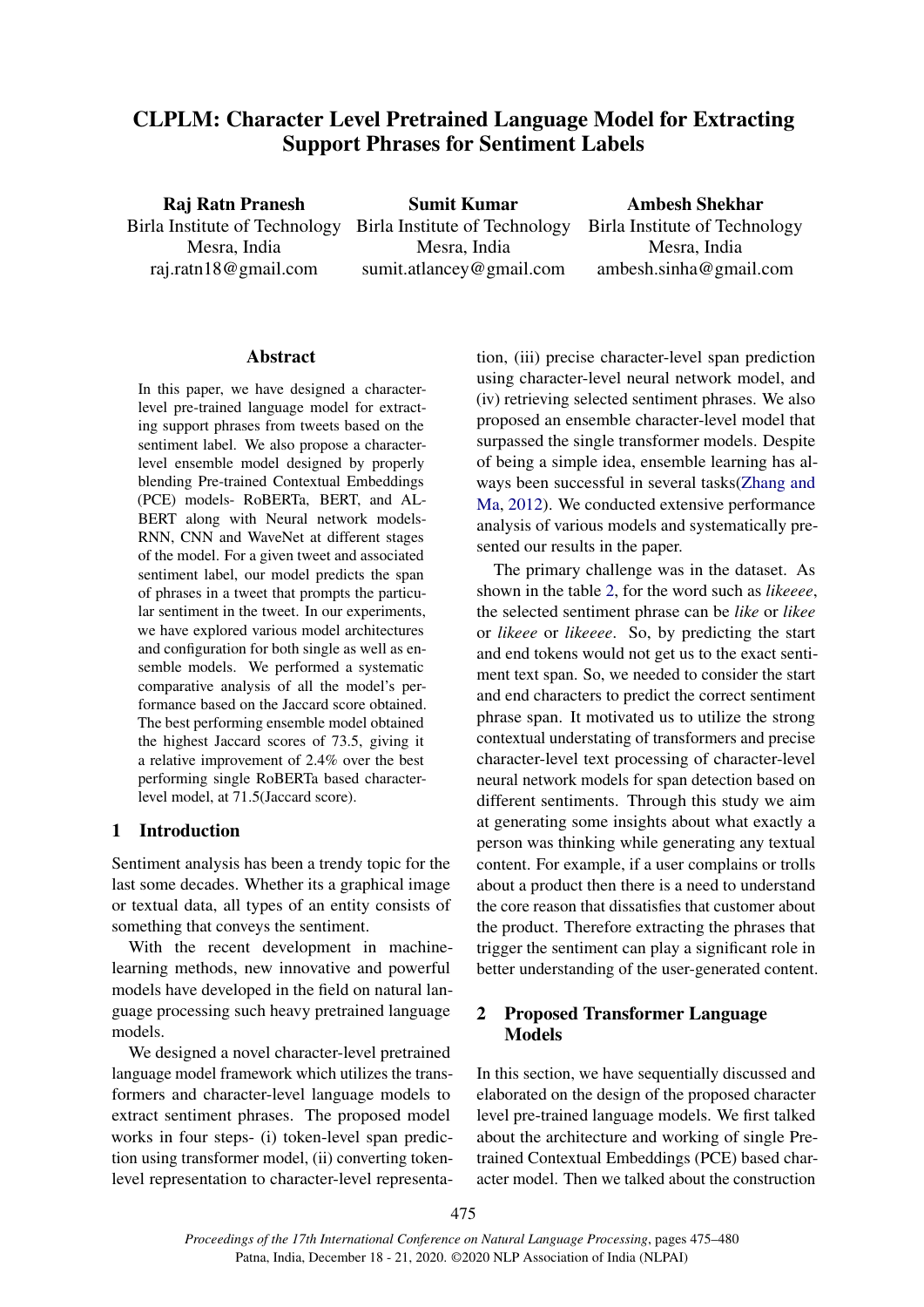and functioning of the character level ensemble model.

# 2.1 Character Level Transformer Model

The architecture of a character level pre-trained language model divided into two levels. In the experiment, we used 5-fold cross-validation(4-fold data for training and 1-fold for testing) for each PCE model for comparative analysis, but the overall design and workflow were usual in every single PCE model. So we have provided a generalized pipeline that is compatible with all PCE models.

# 2.1.1 Level 1

At phase 1, we will discuss the transformer's architecture and training procedure along with the conversion of token level predictions to character level predictions. Following are the steps involved in phase 1:

Language Model Processing: We separately used following Pre-trained Contextual Embedding (PCE) models to build Level 1 model: BERTbase-uncased[\(Devlin et al.,](#page-4-1) [2018a\)](#page-4-1), BERT-largeuncased-WWM[\(Devlin et al.,](#page-4-1) [2018a\)](#page-4-1), ALBERTlarge-v2, ALBERT-base-v2[\(Lan et al.,](#page-4-2) [2019\)](#page-4-2), RoBERTa-base[\(Liu et al.,](#page-4-3) [2019\)](#page-4-3) and RoBERTa-large. All the pre-trained models were fine-tuned<sup>[1](#page-1-0)</sup> on SQuAD2.0[\(Rajpurkar et al.,](#page-4-4) [2018\)](#page-4-4) dataset. The training data was consist of two componentstweet text(t) and sentiment label(s). For an input in the PCE model, the data was structured by concatenating  $t$  and  $s$  with separator token and classification token added at the beginning. So for BERT and ALBERT the input sequence was  $[CLS]s[SEP]t[SEP]$  whereas for RoBERTa it was  $\langle s \rangle$ s $\langle s \rangle$   $\langle s \rangle$   $\langle s \rangle$   $\langle s \rangle$ . We extracted  $AvgPool$  by performing average pooling and  $MaxPool$  by performing max-pooling over the output values from hidden states at the same index of each (n-1) layer(except the embedding layer). The  $AvgPool$  and  $MaxPool$  were concatenated together to form a combined linear vector which was then passed to two fully connected layers, one of size 1024 with tanh activation and next one of size 128. Followed by a multi-sample dropout[\(Inoue,](#page-4-5) [2019\)](#page-4-5) layer and finally a softmax activation layer. The model outputs the probabilities of tokens for being start and end of the sentiment phrases span in the tweets. Custom loss

<span id="page-1-0"></span>1 Pre-trained models are available at <https://huggingface.co/models>

as described here [3.3](#page-3-0) was used by modifying the cross-entropy loss. The Jaccard score was calculated on test data to measure the performance of the trained model using the test data as described here [3.1.](#page-2-0)

Character Level Prediction: Once the transformer finished training we had five train models weight because of 5-fold cross-validation. We took the mean start/end token level predictions of all five models on the whole dataset(train+test)b. To make the token level predictions compatible with character-level neural network model we converted the token level start/end predictions to character level start/end predictions. This is done by firstly removing the padding and sentiment label tokens and then assigning each of the characters in the tweet their respective token probabilities received from the transformer(PCE) model.

# 2.1.2 Level 2

<span id="page-1-1"></span>Character Level Neural Network: We designed three character-level neural network models for processing the character level probabilities, and during the experimen[t3](#page-2-1) each model was tested separately. As shown in figure [1,](#page-5-1) all three models take three inputs: start/end char probabilities, character stream(character level tokens of input tweet), and sentiment label. The models working are described sequentially. (i) In recurrent neural network (RNN) model, we parallelly passed the start/end char probabilities(2 features) through a BiLSTM layer of size 32 along with the characters and sentiment label were through separate embedding layers of each size 32. The three outputs were then concatenated and passed through two BiLSTM layers with a size of 64 each. The output from two BiLSTM were then concatenated with skip connection and passed through a fully connected layer(size=64) and multi-sample dropout[\(Inoue,](#page-4-5) [2019\)](#page-4-5)(p=0.5). Finally, a softmax layer that outputs the character level start and end probabilities. (ii) In convolutional neural networks(CNN) model the start/end char probabilities(2 features) were passed into a 1D convolution layer with batch normalization and the characters and sentiment label were through separate embedding layers of each size 32. All three outputs were concatenated and passed through four 1D convolution layer of size 64 with batch normalization, followed by a fully connected layer(size=64) and multi-sample dropout[\(Inoue,](#page-4-5) [2019\)](#page-4-5)(p=0.5) and finally a softmax layer. (iii) In the WaveNet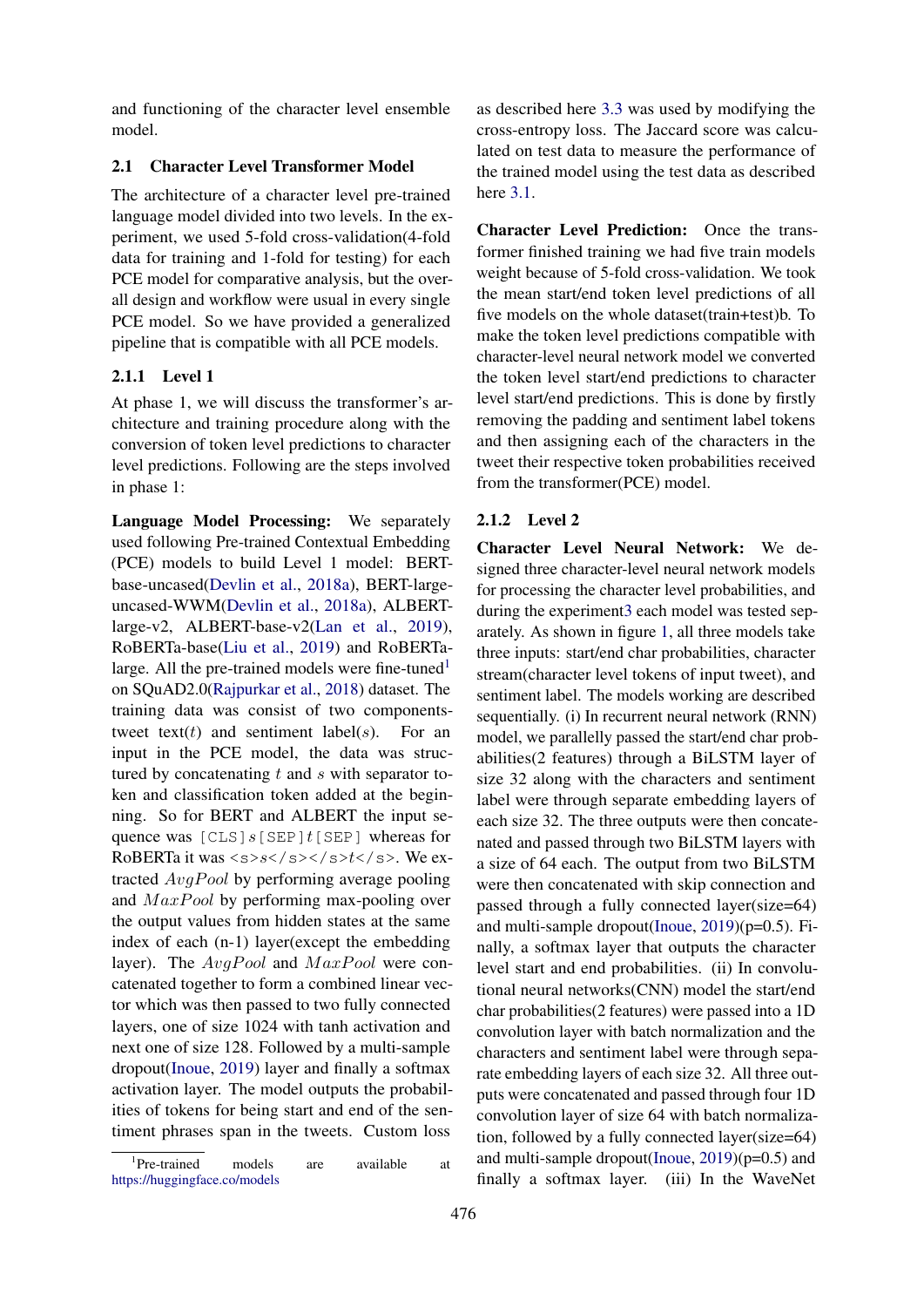model, similar to CNN model the start/end probability vector, character vector and sentiment vector after concatenation were passed through three WaveBlocks(size=64) with batch normalization, followed by a fully connected layer(size=64) and multi-sample dropout[\(Inoue,](#page-4-5) [2019\)](#page-4-5)(p=0.5) and finally a softmax layer.

<span id="page-2-2"></span>Retrieving Prediction: The final step in extracting sentiment phrases from the tweet was to convert the character-level start/end probabilities received from the character-level neural network model into the start/end indexes which represent the span of the selected phrases. Once we have the start index and end index, our model outputs the selected phrases between the start index and end index. During training, we found that sometimes the start index > end index, means that our model was unable to extract any phrases so in output we return the entire tweet as the selected phrase. During training custom loss [3.3w](#page-3-0)as used, and Jaccard score[s3.1](#page-2-0) was calculated over test data.

### 2.2 Character Level Ensemble Model

For building the ensemble model, we stacked together with a set of pre-trained language models and character-level neural network models together blended in such a manner that it outperformed all the baseline single character-level model. As shown in figur[e2](#page-5-2) ensemble design is similar to character level transformer model and divided into following two levels:

### 2.2.1 Level 1

At level 1, we trained each character level transformer model separately following the prior method and stacked the predictions to form a single start/end character level prediction. Following were the steps:

Ensemble Language Model Processing: After training each character level transformer model using 5-fold cross-validation, we had five trained model weights from each transformer model. We predicted a mean token level start/end probabilities using all five model weights and stored them.

Character Level Prediction: As described in the above character level transformer model, we converted the stored token level start/end probabilities from each transformer model into character level start/end probabilities which were

then stacked and concatenated together to form character-level ensemble probabilities( $Char_{E1}$ ). While concatenating, we made sure that the probabilities corresponding to the same tweet were combined together.

# 2.2.2 Level 2

At level 2, the character-level neural network ensemble comes in play. The character-level ensemble model was trained using a 5-fold crossvalidation method. Following are the steps involved in level 2:

Character Level Ensemble Neural Network: At this step, we created an ensemble of characterlevel neural networks using three models: RNN, CNN, and WaveNet. Each of the three character level neural network parallelly receives three inputs: (i) character-level ensemble start/end probability( $Char_{E1}$ ), (ii) character stream, and (iii) sentiment label. Each outputs the characterlevel start/end probabilities which were then again concatenated and averaged to form a final characterlevel ensemble start/end probability( $Char_{E2}$ )

Retrieving Prediction: As discussed above [2.1.2,](#page-2-2) the start/end probability( $Char_{E2}$ ) was used to extract the sentiment phrases from the tweet. Custom loss and Jaccard scores were used here.

# <span id="page-2-1"></span>3 Experiment

In this section, we have discussed the dataset, and it's preprocessing step along with the evaluation matrix used in our experiment. We have sequentially explained the experiment setup and model configuration in detail.

### <span id="page-2-0"></span>3.1 Evaluation Methods

For the evaluation of our proposed single and ensemble character-level pre-trained language models, we used the Jaccard score as evaluation metrics. For a given model in training, in each validation fold, Jaccardscore was calculated using the predicted string and ground-truth string and then at the end of the training mean Jaccard score Jaccard score<sub>mean</sub> of k validation fold was calculated which was used as the final model score.

Jaccard score = 
$$
\frac{1}{n} \sum_{i=1}^{n} jaccard(gt_i, dt_i)
$$

where, *n* is the number of tweets in a set,  $gt_i$ is the  $i^{th}$  ground truth and  $dt_i$  is the  $i^{th}$  predicted value.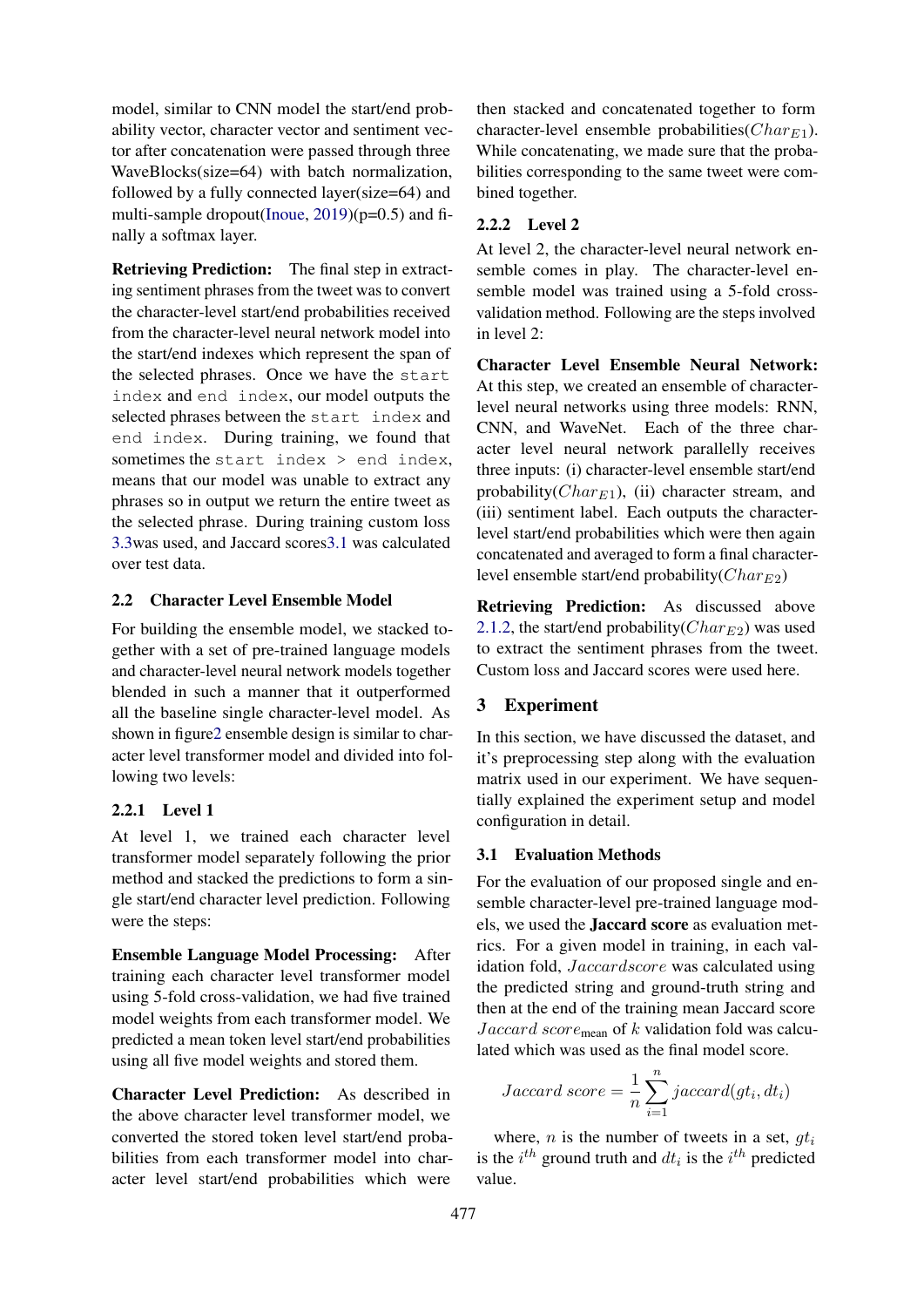#### 3.2 Dataset

We used Tweet Sentiment Extraction competition dataset<sup>[2](#page-3-1)</sup> publicly available on the Kaggle<sup>[3](#page-3-2)</sup> website. The dataset is comprised of three part[s2-](#page-5-0) (i) tweets (ii) one of the three sentiment classes(Positive, Negative, and Neutral) associated with each tweet (iii) the phrases/words extracted from each tweet that support the sentiment label in the tweet. The total number of tweets in the dataset were 27,481, consisting of 10,992 neutral tweets/8,244 positive tweets/8,245 negative tweets. For the experiment, we used 5 fold stratified cross-validation in which 4 folds i.e. 80%(21,985 tweets) data was for training and 1 fold i.e. 20%(5,496 tweets) data used for validation.

#### 3.3 Experiment Setting

<span id="page-3-0"></span>Model training: At level 1: (i) each model was trained separately using 5-fold cross-validation method for five epochs with the batch size of 64(BERT-base, RoBERTa-base), 32(ALBERTlarge, Distil-RoBERTa-base) and 16(BERT-large-WWM, RoBERTa-large), (ii) the tokenized input sequence was truncated or padded up to the max length of 100 and Adam[\(Kingma and Ba,](#page-4-6) [2014\)](#page-4-6) optimizer was used with learning rate = 3e-5 and weight decay = 0.001. At level 2: (i) character-level model were trained using 5-fold cross-validation for five epochs, (ii) each model had following configurations: max sequence length  $= 150$ , training batch size = 128, validation batch size of 512. Trained for five epochs with learning rate of 5e-3, (iii) character-level ensemble model was trained using 5 fold cross-validation for five epochs with the batch size  $= 8$ , learning rate  $= 5e-4$  and characterlevel model configuration was same.

Custom loss (Jaccard-based Soft Labels): Since Cross-Entropy does not optimize Jaccard directly, we tried different loss functions to penalize far predictions more than close ones. We developed a custom loss function that modifies cross-entropy label smoothing by computing Jaccard on the token level. We then use this new target labels and optimize Kullback–Leibler (KL) divergence[\(Kullback](#page-4-7) [and Leibler,](#page-4-7) [1951\)](#page-4-7). Alpha here is a parameter to balance between usual cross-entropy and Jaccardbased labelling. On top of this, we used Stochastic Weight Averaging (SWA)[\(Izmailov et al.,](#page-4-8) [2018\)](#page-4-8)

for better generalization to improve the training stability.

Regularization setting: At level 1: Based on the experiments, the best regularization parameters for every architecture were selected. For improving generalization and accelerating training, we used Multi-Sample Dropout[\(Inoue,](#page-4-5) [2019\)](#page-4-5)(MSD). Each Transformer had an MSD layer with a probability of 0.5 except for RoBERTa-large, which was 0.6. We add the Gaussian Noise, with  $= 0.02$ , to the output layer of the transformers. Based on BERT-paper[\(Devlin et al.,](#page-4-9) [2018b\)](#page-4-9) we assigned attention probability dropout $(0.1)$  to every transformer. At level 2: As discussed here [2.1.2,](#page-1-1) for each character-level NN model in the ensemble we used MSD[\(Inoue,](#page-4-5) [2019\)](#page-4-5) with the dropout probability value  $= 0.5$ .

# 4 Result and Discussion

In this section, we have discussed the experiment results and presented a performance analysis of character-level transformer models and ensemble models. During our experiment, we combined the level 1 model, with every level 2 model pairwise. As a result, we found out that the RNN based model surpassed other models by achieving a higher Jaccard score during testing. As a result, tabl[e1](#page-4-10) contains the Jaccard score<sub>mean</sub> of each transformer combined with the RNN model as Level 2 character-NN model.

According to the table [1,](#page-4-10) among various single transformer models, the RoBERTa-large model shows good results by having a *Jaccard score*<sub>mean</sub> of 71.5%. RoBERTa-base achieved a score of 71.4%, which was very close to RoBERTalarge. Other models also shows promising results, like BERT-large-uncased-WWM and ALBERTlarge-V2 had equal  $Jaccard score_{mean}$  of 71.1%, whereas the ALBERT-base-V2 and BERT-baseuncased achieved the Jaccard score<sub>mean</sub> of 70.5% and 71.0% respectively.

Our proposed *ensemble model* outperformed all the single transformer by an average of 2.4%. With a perfect blending of transformer models, the *ensemble model* was able to achieve a Jaccard score<sub>mean</sub> of 73.5%.

### 5 Conclusion

In this paper, we proposed a character-level language model consisting of a pre-trained language

<span id="page-3-1"></span> $2$ Dataset is available at [https://www.kaggle.com/c/tweet](https://www.kaggle.com/c/tweet-sentiment-extraction/data)[sentiment-extraction/data](https://www.kaggle.com/c/tweet-sentiment-extraction/data)

<span id="page-3-2"></span><sup>3</sup> <https://www.kaggle.com/>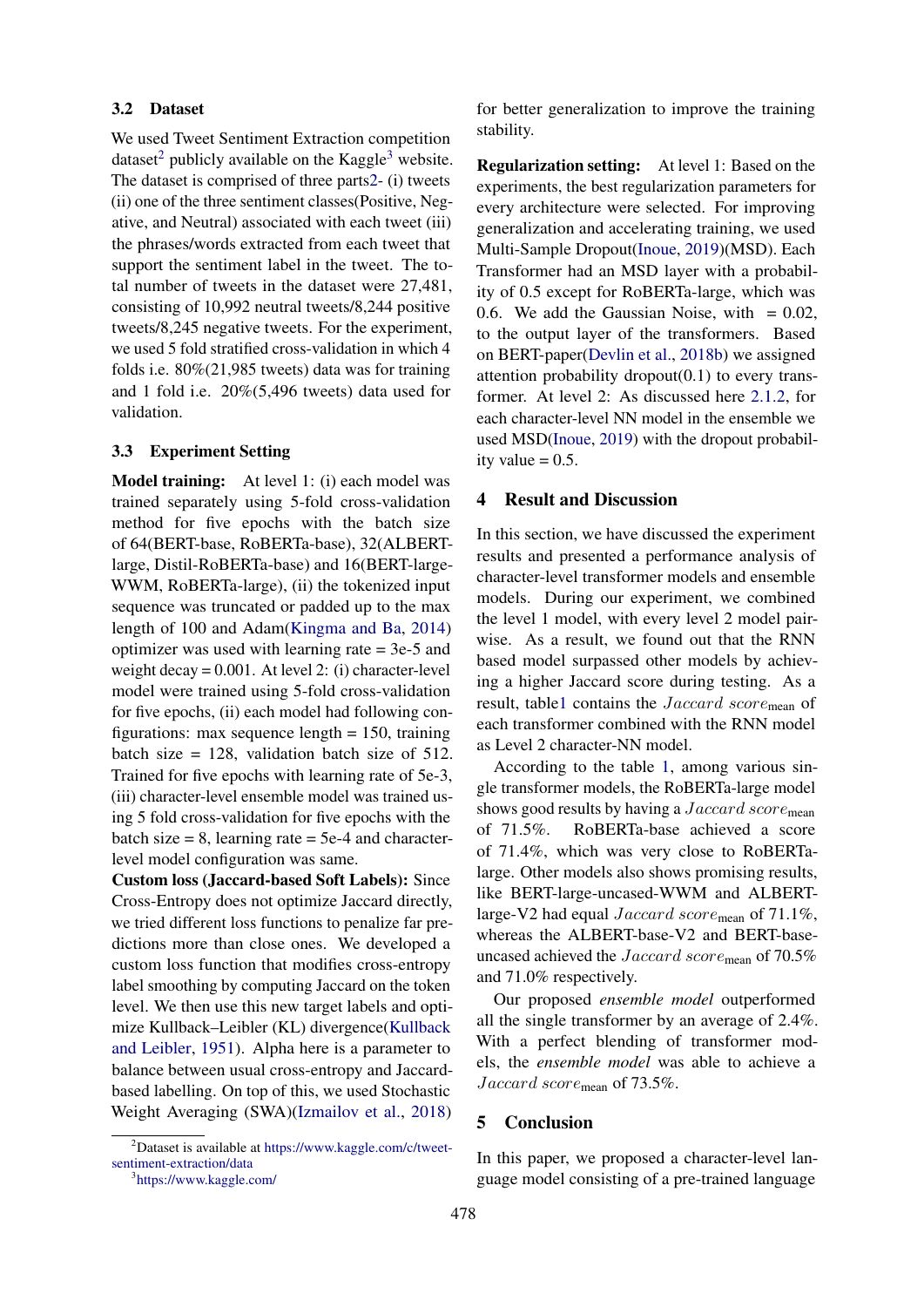model and character-level neural network for extracting sentiment support phrases from humangenerated tweets based on the associated sentiment labels. We also designed a stacking ensemble model by carefully blending multiple PCE transformer models like BERT, RoBERTa, ALBERT, and character-level neural network models like CNN, RNN, and WaveNet. We conducted a comparative performance analysis of all character-level transformer models and ensemble models. We found that with the optimal combination of transformer models and character-level neural network models, the ensemble architecture generalizes better and outperforms the single transformer models at every level. The ensemble model showed promising results, having a Jaccard Score of 73.5%, which is better than any single transformer model.

# **References**

- <span id="page-4-1"></span>Jacob Devlin, Ming-Wei Chang, Kenton Lee, and Kristina Toutanova. 2018a. Bert: Pre-training of deep bidirectional transformers for language understanding. *arXiv preprint arXiv:1810.04805*.
- <span id="page-4-9"></span>Jacob Devlin, Ming-Wei Chang, Kenton Lee, and Kristina Toutanova. 2018b. Bert: Pre-training of deep bidirectional transformers for language understanding. *arXiv preprint arXiv:1810.04805*.
- <span id="page-4-5"></span>Hiroshi Inoue. 2019. Multi-sample dropout for accelerated training and better generalization. *arXiv preprint arXiv:1905.09788*.
- <span id="page-4-8"></span>Pavel Izmailov, Dmitrii Podoprikhin, Timur Garipov, Dmitry Vetrov, and Andrew Gordon Wilson. 2018. Averaging weights leads to wider optima and better generalization. *arXiv preprint arXiv:1803.05407*.
- <span id="page-4-6"></span>Diederik P Kingma and Jimmy Ba. 2014. Adam: A method for stochastic optimization. *arXiv preprint arXiv:1412.6980*.
- <span id="page-4-7"></span>Solomon Kullback and Richard A Leibler. 1951. On information and sufficiency. *The annals of mathematical statistics*, 22(1):79–86.
- <span id="page-4-2"></span>Zhenzhong Lan, Mingda Chen, Sebastian Goodman, Kevin Gimpel, Piyush Sharma, and Radu Soricut. 2019. Albert: A lite bert for self-supervised learning of language representations. *arXiv preprint arXiv:1909.11942*.
- <span id="page-4-3"></span>Yinhan Liu, Myle Ott, Naman Goyal, Jingfei Du, Mandar Joshi, Danqi Chen, Omer Levy, Mike Lewis, Luke Zettlemoyer, and Veselin Stoyanov. 2019. Roberta: A robustly optimized bert pretraining approach. *arXiv preprint arXiv:1907.11692*.

<span id="page-4-10"></span>

| <b>Models</b>          | Jaccard Score <sub>mean</sub> |
|------------------------|-------------------------------|
| BERT-base-uncased      | 71.0                          |
| BERT-large-uncased-WWM | 71.1                          |
| ALBERT-base-V2         | 70.5                          |
| ALBERT-large-V2        | 71.1                          |
| RoBERTa-base           | 71.4                          |
| RoBERTa-large          | 71.5                          |
| <b>Ensemble-Model</b>  | 73.5                          |

Table 1: Models' Scores(in %) on Test Data

- <span id="page-4-4"></span>Pranav Rajpurkar, Robin Jia, and Percy Liang. 2018. Know what you don't know: Unanswerable questions for squad. *arXiv preprint arXiv:1806.03822*.
- <span id="page-4-0"></span>Cha Zhang and Yunqian Ma. 2012. *Ensemble machine learning: methods and applications*. Springer.

# 6 Appendix